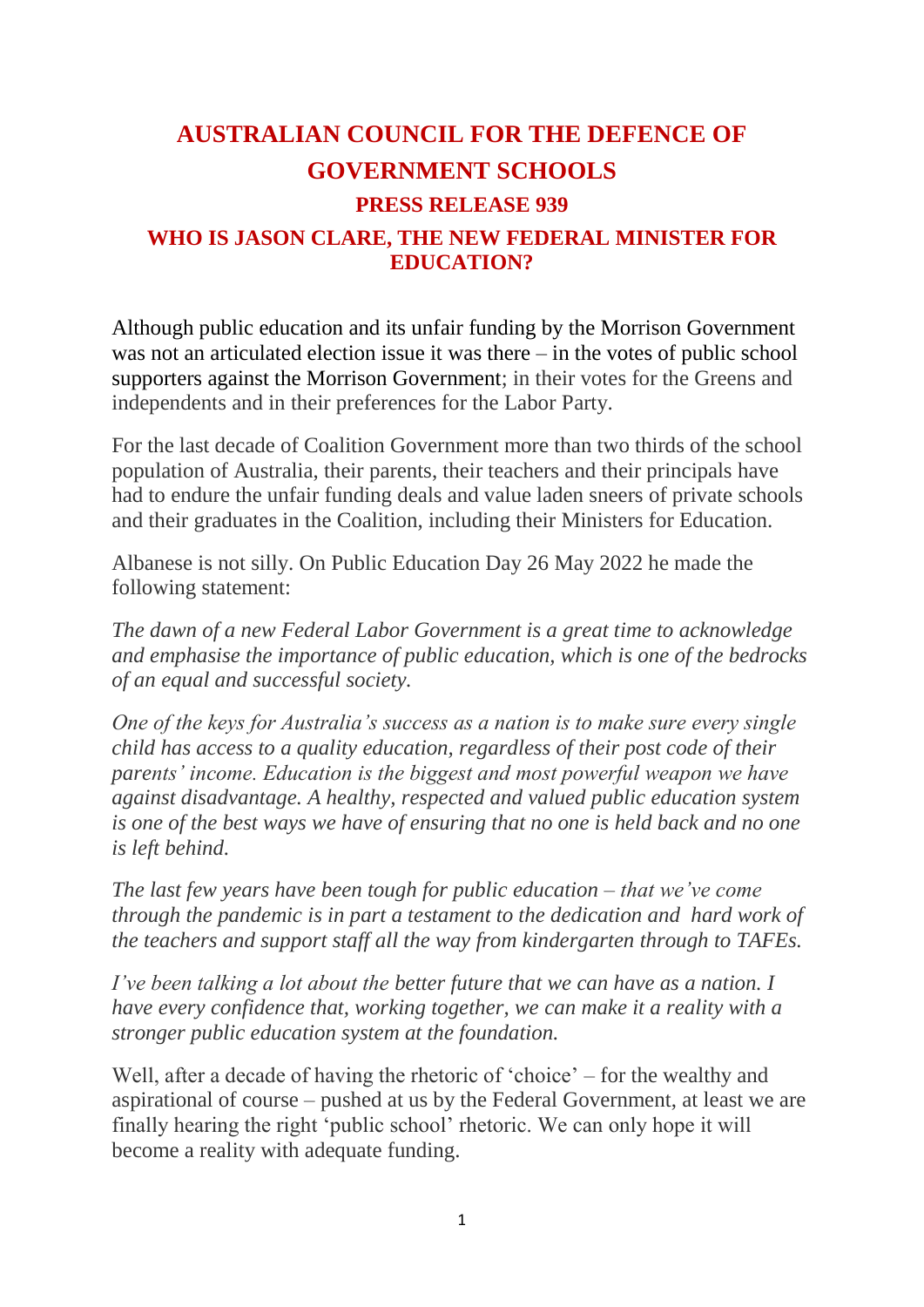Another plus is that public school supporters do not have to endure any longer the barbs of incompetent private school 'born to rule' graduates in the position of Minister for Education.

The new Minister for Education is himself a graduate of the NSW public school system. This is Jason Clare, he spokesman who acquitted himself admirably as spokesman for the Labour Party while Albanese had COVID. His rhetoric mirrors that of public school supporters:

*"Our education system is the most powerful cause for good in this country. Run well, it can ensure that every child has the opportunity to reach their potential. It is the great equaliser in an unequal world. If we are serious about equal opportunity for men and women, for rich and poor, for indigenous and multicultural Australia, then let it begin with the youngest Australians."*

Jason is a career politician, but his education was, from go to graduation in the public system. As his website tells us proudly:

Jason was born and raised in western Sydney where he attended Cabramatta Public School and Canley Vale High School before graduating with a Bachelor of Arts (Honours) and a Bachelor of Laws from the University of New South Wales. Before entering Parliament, he worked as a Senior Adviser to NSW Premier Bob Carr and as an executive at Transurban, one of Australia's top 100 companies.

Jason was elected as the Federal Member for Blaxland in 2007. In June 2009, he was appointed Parliamentary Secretary for Employment. In September 2010, he was appointed Minister for Defence Materiel. In December 2011, he was appointed Minister for Home Affairs and Minister for Justice. Following the 2013 election, Jason was appointed Shadow Minister for Communications. In July 2016, he was appointed Shadow Minister for Trade and Investment as well as Shadow Minister for Resources and Northern Australia. In June 2019, Jason was appointed Shadow Minister for Regional Services, Territories and Local Government and Shadow Minister for Housing and Homelessness.

He joined the Australian Labor Party because of its commitment to improving the lives of working Australians, particularly through education.

Jason is the Patron of Care Leavers Australia Network (CLAN), the Bankstown Youth Development Service (BYDS), the Bankstown Sports Club and the Bankstown RSL.

## **Parliamentary service**

 Elected to the House of Representatives for Blaxland, New South Wales, 2007. Re-elected 2010, 2013, 2016 and 2019.

## **Ministerial appointments**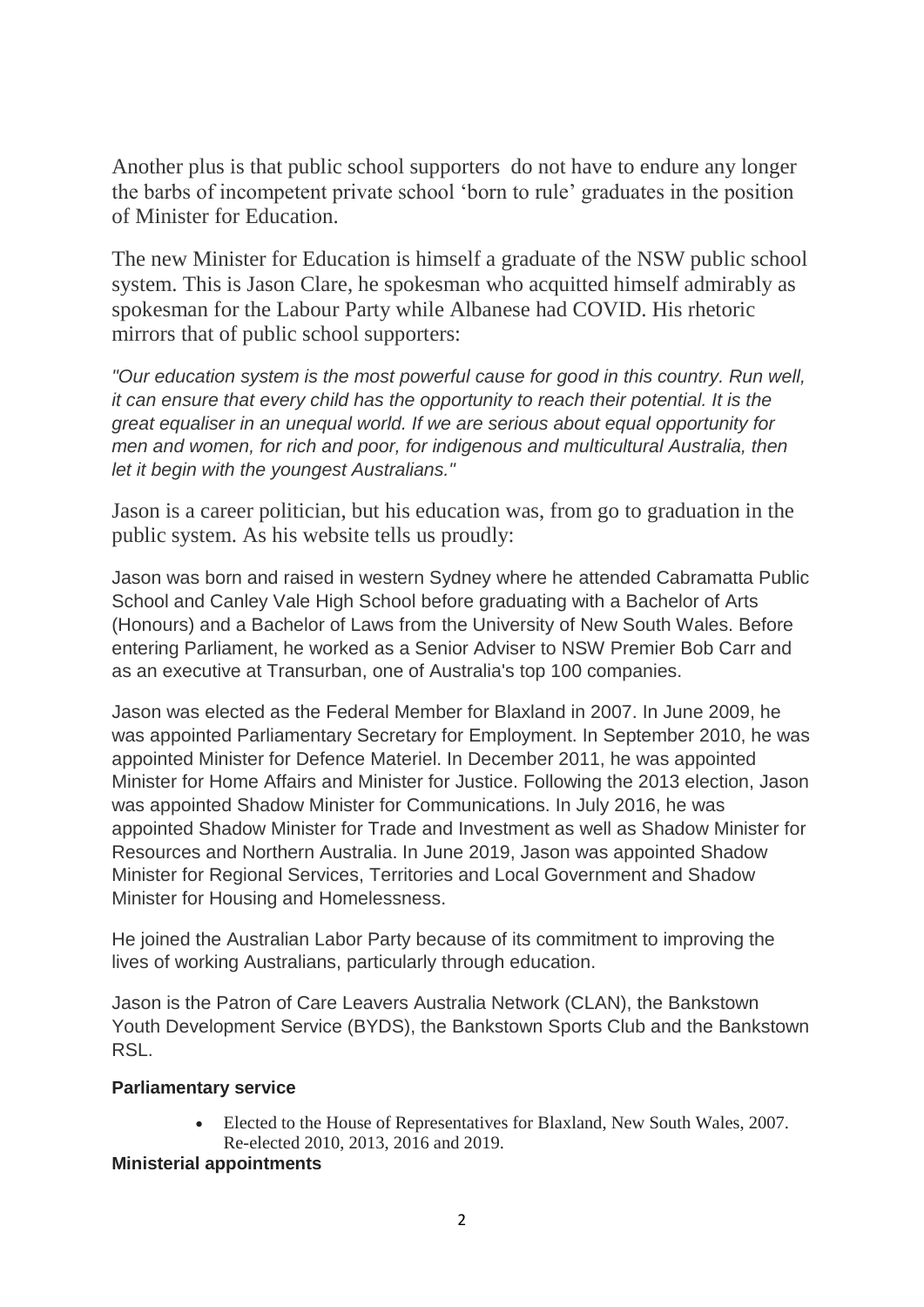- Parliamentary Secretary for Employment from 9.6.2009 to 14.9.2010.
- Minister for Defence Materiel from 14.9.2010 to 14.12.2011.
- Minister for Home Affairs from 14.12.2011 to 18.9.2013.
- Minister for Justice from 14.12.2011 to 18.9.2013.
- Minister for Defence Materiel from 5.3.2012 to 4.2.2013.
- Cabinet Secretary from 4.2.2013 to 1.7.2013.
- Cabinet Minister from 25.3.2013 to 1.7.2013.

#### **Committee service**

- Joint Statutory: Australian Commission for Law Enforcement Integrity from 18.2.2008 to 15.6.2009; Intelligence and Security from 26.11.2014 to 9.5.2016.
- House of Representatives Standing: Education and Training (Education and Vocational Training from 1.12.2004 to 17.10.2007) from 19.2.2008 to 15.6.2009; Infrastructure, Transport, Regional Development and Local Government from 19.2.2008 to 15.6.2009.
- House of Representatives Select: Regional Australia from 29.7.2019 to 2.9.2020.

## **Parliamentary party positions**

- Shadow Minister for Communications from 18.10.2013 to 23.7.2016.
- Shadow Minister for Resources from 4.5.2016 to 23.7.2016.
- Shadow Minister for Resources and Northern Australia from 23.7.2016 to 2.6.2019.
- Shadow Minister for Trade and Investment from 23.7.2016 to 2.6.2019.
- Shadow Minister for Regional Services, Territories and Local Government from 2.6.2019.
- Shadow Minister for Housing and Homelessness from 2.6.2019.

#### **Party positions**

- Member of the Australian Labor Party from 1991.
- Secretary of the Australian Labor Party Cabramatta Branch from 1992 to 2001.

## **Personal**

- $\bullet$  Born 22.3.1972, Sydney, Australia
- Married

## **Qualifications and occupation before entering Federal Parliament**

- BA(Hons) (University of New South Wales).
- LLB (University of New South Wales).
- Policy Adviser to the Minister for Police and Leader of the House (NSW), the Hon. P Whelan, MLA from 1995 to 1999.
- Senior Policy Adviser to the Premier (NSW), the Hon. R Carr, MLA from 1999 to 2003.
- Manager of Corporate Relations at Transurban from 2003 to 2007.

## **Electorate**

- Name: Blaxland
- Location: Blaxland is bordered by Georges River, Prospect Creek and Woodville Road on the west, along Boorea Street, St Hilliers Road, the Western Motorway, Duck River, Mackay Road, Bennett Road, Clyde Street, Dellwood Street, Blaxcell Street, Adam Street, Excelsior Street and Constance Street in the north. Follows Olympic Drive, Joseph Street, Rookwood and Stacey Street and Fairford Road on the east and along the South Western Motorway in the south. The main suburbs include Auburn (part), Bankstown (part), Berala, Chester Hill, Condell